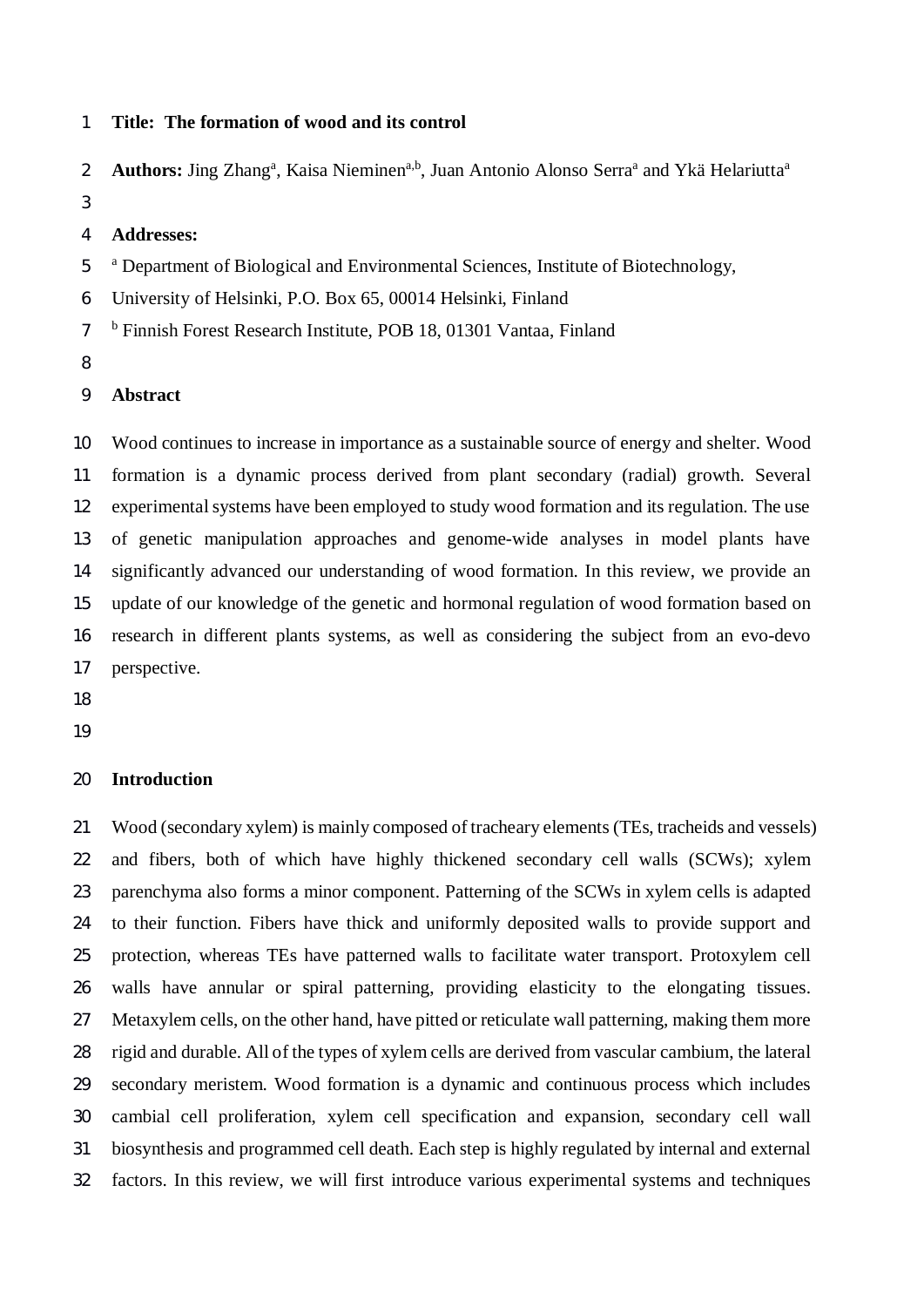used in wood formation studies, followed by an update of our knowledge about the genetic and hormonal regulation of different developmental stages of wood formation from an "evo-devo" perspective.

# **Experimental models and approaches for studying wood formation**

 Several different experimental systems have been used to study wood formation. Important discoveries have been made using *Zinnia* cell cultures, including the identification of master regulators of TE differentiation and factors involved in SCW biosynthesis and PCD. In addition, *Arabidopsis* has emerged as an excellent model to study wood formation. *Arabidopsis* has a unique genetic resource for developmental studies: a cell-type specific gene expression map for the root vasculature [1]. Transcriptomics, combined with the genetic manipulation of *Arabidopsis*, has led to the identification of several key factors regulating wood formation (Figure 1) [2]. In several cases (see below), their tree orthologs have been shown to share a similar function, indicating that the control of wood formation is evolutionarily conserved between woody and herbaceous species (Figure 1).

 Due to their massive capacity for wood production, trees are natural research models for this process. Researchers have taken advantage of the large size of the multilayered cambial meristem and wood forming tissues in a tree trunk; for example, transcriptomics and chemical profiling have been performed at a high spatial resolution across the wood-forming region of a *Populus* stem [3,4]. Tree genetics has enjoyed an increase in productivity thanks to the development of next generation sequencing technologies and the enormous genetic diversity of tree genomes. Genomes of several forest trees, including *Populus*, Eucalyptus [5], together 55 with the first conifer genomes, Norway and white spruce [6", 7"], have already been released. The spruce genome will provide a powerful platform to study wood formation, enabling researchers to conduct comparative genome-wide studies between angiosperms and gymnosperms. One difference between the two is the xylem, which is composed solely of tracheids in gymnosperms but of both fibers and TEs in angiosperms. Potentially reflecting this difference in xylem cell types, only two *VASCULAR RELATED NAC DOMAIN* (*VND*) genes (which are master regulators of xylem differentiation, see below) have been discovered in the spruce genome, compared with seven in *Arabidopsis*. This result suggests that expansion of 63 the VND gene family was important in the development of angiosperm wood  $[6^{\circ}]$ .

 In addition, genomes of some "woody" monocot species, such as bamboo and oil and date palm trees, have been released recently [8,9,10]. Despite not having a vascular cambium, these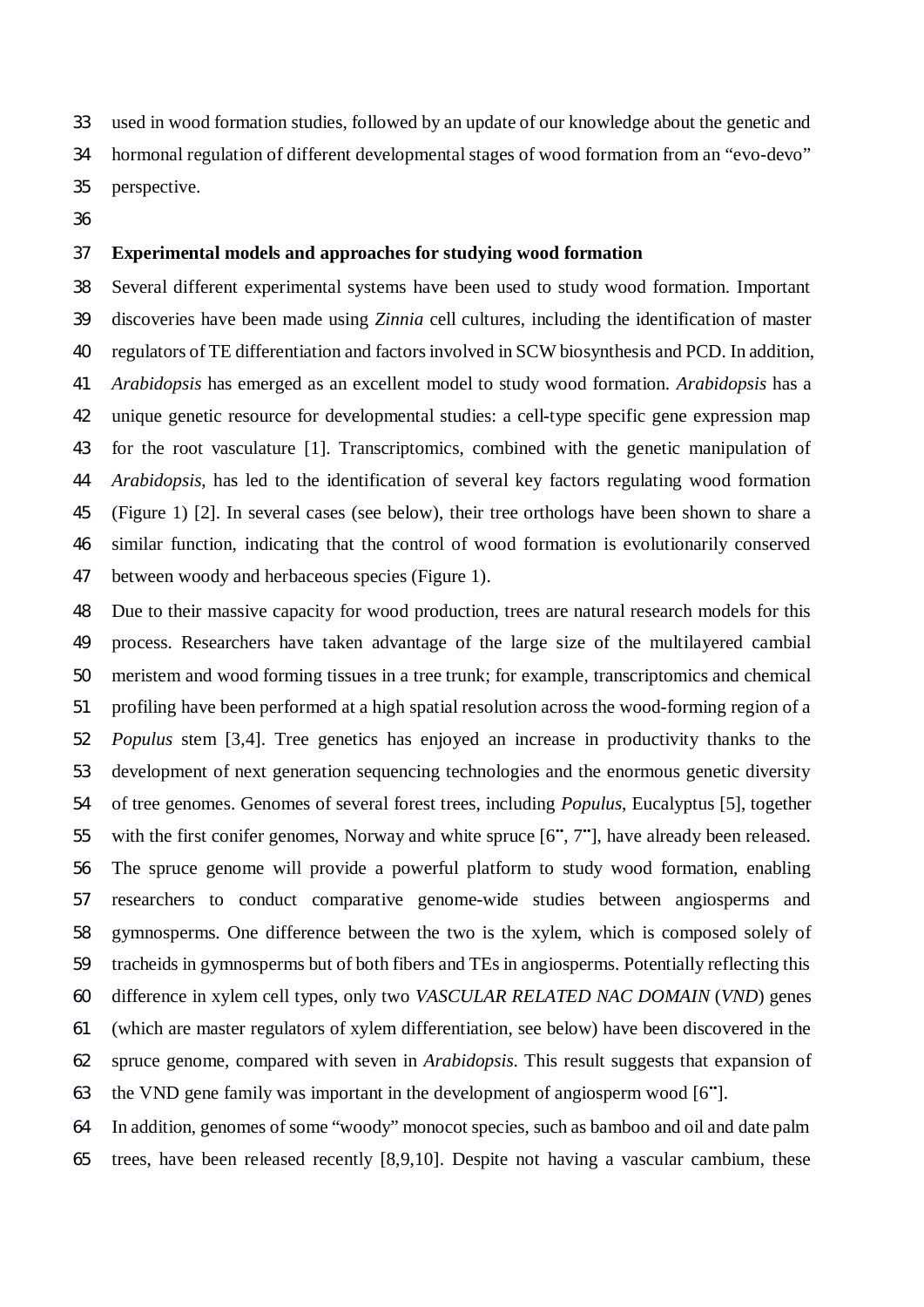species can reach a large size by producing an extensive number of vascular strands during their growth. These genomic resources provide us novel opportunities to study the evolution of genes that are crucial for cambium initiation and wood formation.

 Complementing the advances in genomics, a breakthrough has recently taken place in tree genetics research: the first specific, causative mutation behind a tree architectural trait has been 71 identified. By mapping a segregating progeny population, Dardick *et al.* [11<sup>\*</sup>] found that the *PpeTAC1* (*TILLER ANGLE CONTROL 1*) gene regulates branch angle in peach; a semidominant mutation of this gene is responsible for the standard, upright and pillar form of peach trees. The success of the mapping approach reaffirms the possibility of discovering the genes controlling any tree trait, including the regulation of their massive wood production in angiosperm trees. By taking advantage of an early flowering spruce mutant "acrocona" [12], in combination with spruce transformation technology [13], similar studies are now becoming possible also in gymnosperm trees.

# **Regulation of cambium activity and cell proliferation**

 Recent findings have identified a peptide-receptor-transcription factor signalling pathway, TDIF/CLE41/CLE44-TDR/PXY-WOX4, that controls cambium maintenance (Figure 1) [14,15]. The small peptide TDIF, that is processed from the translated products of *CLE41/CLE44* in *Arabidopsis*, is produced in the phloem; it interacts with its receptor, the receptor-like kinase TDR/PXY (TDIF RECEPTOR/PHLOEM INTERCALATED WITH XYLEM), which is expressed in (pro)cambium. *WOX4*, a *WUSCHEL HOMEOBOX RELATED* gene, mediates this ligand-receptor signalling to regulate the maintenance of (pro)cambium cells. Cambium activity is reduced in the hypocotyl and inflorescence stem of the *wox4* mutant, indicating that *WOX4* regulates, but is not required to establish, the meristem [14,16]. Another WOX-family gene, *WOX14*, acts redundantly with *WOX4* to regulate cambial 90 cell proliferation [17]. The TDIF/CLE41/CLE44-TDR/PXY-WOX4 signalling pathway seems to be evolutionarily conserved between both woody and herbaceous species, as it has been described in both *Arabidopsis* and *Populus* [3].

 Partners potentially interacting with TDR/PXY have recently been identified: the receptor-like kinases (RLKs) ERECTA (ER) and ER-LIKE1, together with their putative ligands EPFL4 and EPFL6 [17,18]. Their mutation enhances the *tdr/pxy* phenotype in vascular patterning. In addition, two other RLKs, MORE LATERAL GROWTH1 (MOL1) and REDUCED IN LATERAL GROWTH1 (RUL1)*,* represent opposing regulators of cambial activity which probably act upstream of the TDR/PXY-WOX4 pathway. *MOL1* acts as a repressor and *RUL1*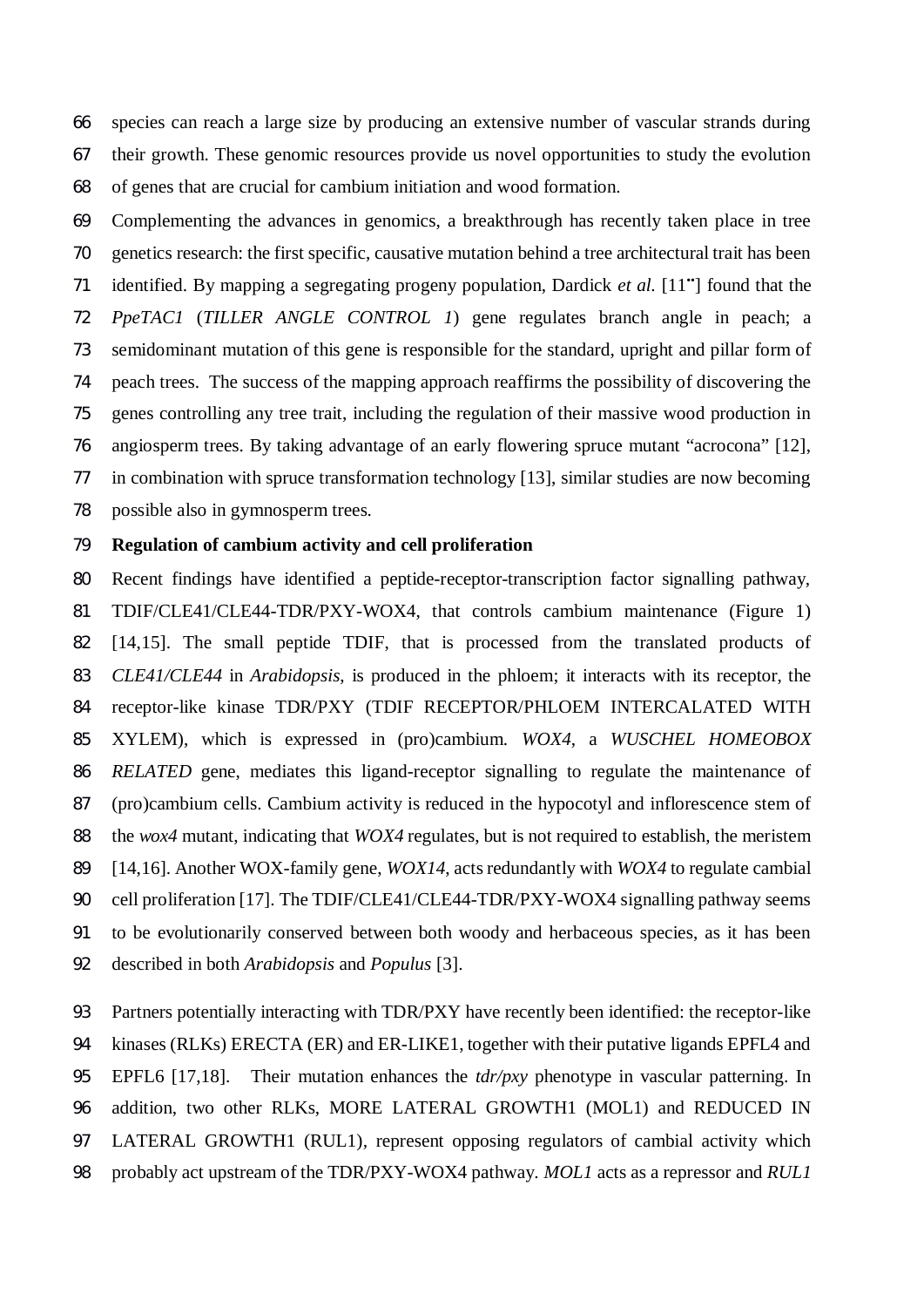as an activator of secondary growth in the inflorescence stem, which is enhanced in *mol1* and reduced in *rul1* [19].

 Class I KNOX transcription factors (TFs) are important in maintaining the meristematic activity in the shoot apical meristem of *Arabidopsis*. Interestingly, KNOX genes are also expressed in the cambium region during wood formation in *Populus* [3]. When *ARK2*, the ortholog of *Arabidopsis BP/KNAT1* is overexpressed, the cambium region is expanded and xylem differentiation is inhibited; by contrast, in the knock-down lines, lignified xylem and fiber cells appear earlier than in wildtype, indicating a role for this KNOX gene in the regulation of secondary xylem differentiation (Figure 1) [20]. This is similar to the situation in *Arabidopsis*, where ectopic lignin deposition is found in *bp* mutant stems [21].

 Plant hormones also play important roles to regulate wood formation (Figure 1). It has been known for a long time that auxin concentration peaks at the cambium zone in the tree stem. Perturbing auxin signalling by over-expressing a mutated *Populus IAA3* gene resulted in reduced cell proliferation in the cambium and thus less wood formation [22]. The TDR/PXY- WOX4 pathway appears to act downstream of auxin signalling in regulating cambial cell proliferation [16]. The role of cytokinin as an essential regulator of cambium activity has been demonstrated in both *Arabidopsis* and *Populus* [23,24]. Reduced cytokinin levels lead to impaired cambial activity in tree stems [24], and secondary growth does not occur in the *Arabidopsis* mutant *ipt1,3,5,7* where four genes encoding the cytokinin biosynthesis enzyme IPT are simultaneously mutated [23]. Consistent with this, secondary growth is enhanced when cytokinin signalling is increased [25].

 Ethylene acts as a positive regulator of wood formation. In *Populus*, ethylene treatment promotes cambial cell proliferation [26]. In the *Arabidopsis* stem, ethylene appears to crosstalk with the TDR/PXY pathway. In the *tdr/pxy* background, a double mutant of two *ETHYLENE INDUCED RESPONSE FACTOR* genes (*ERF109* and *ERF018*) shows reduced secondary growth while an ethylene over-producing mutant displays enhanced growth [27]. Recently, a genome-wide screen for *Populus* ERFs led to the identification of *ERF* genes that modify 126 secondary growth, wood properties and tension wood formation [28'], indicating that the ethylene pathway also regulates various aspects of wood formation in trees.

 Recent findings have identified auxin-mediated basic helix-loop-helix (bHLH) transcription factor dimers as important factors regulating early vascular development, including *TARGET OF MONOPTEROS5* (*TMO5*), *LONESOME HIGHWAY* (*LHW*) and their closest homologs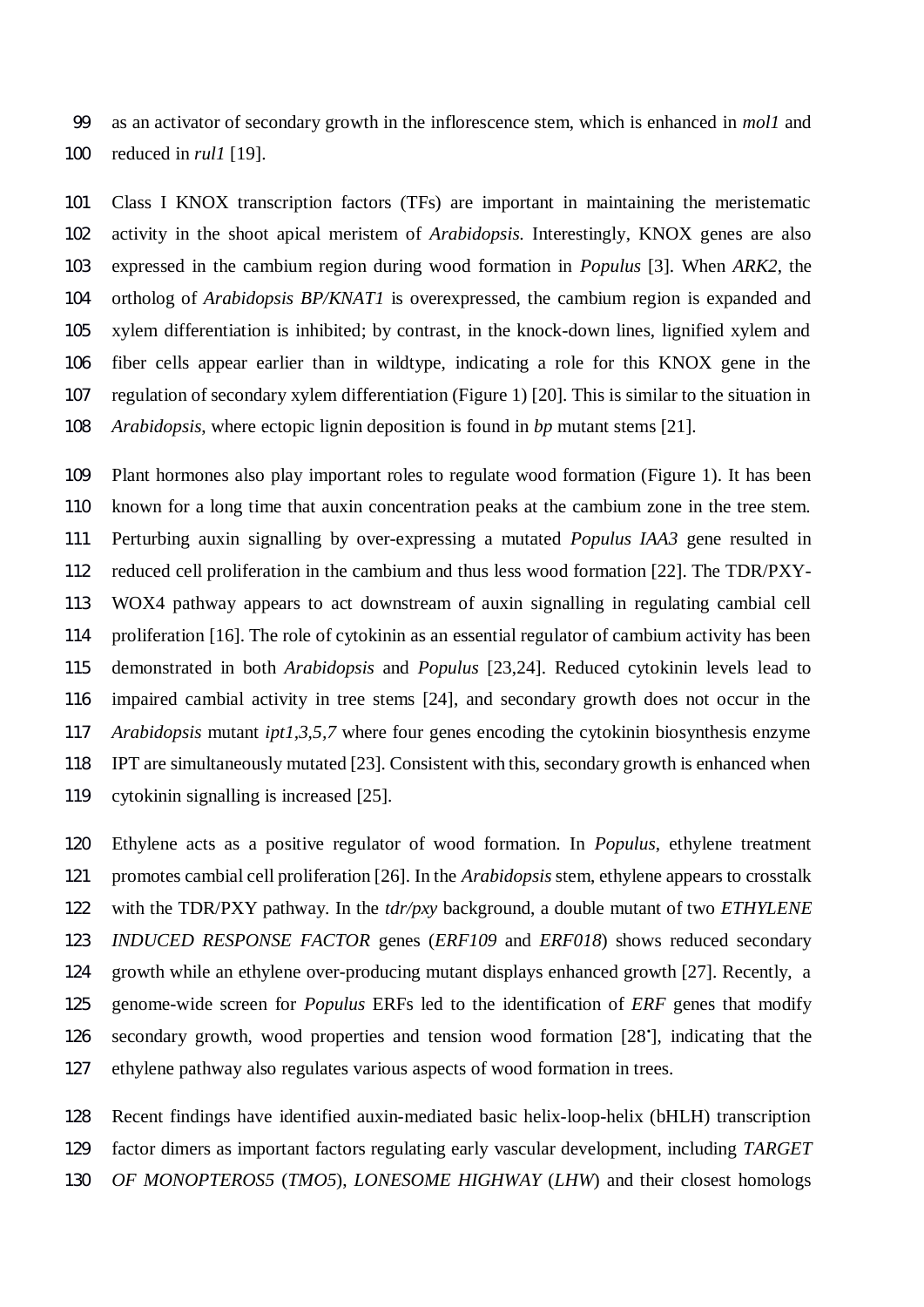131 [29<sup>\*</sup>]. Vascular tissue differentiation was totally blocked in the roots of *TMO* quadruple mutants. By contrast, co-overexprsison of *TMO5* and *LHW* induced dramatic periclinal divisions within the vasculature of roots. During primary root vascular development in *Arabidopsis*, a cytokinin-auxin crosstalk loop has been shown to regulate procambium activity and xylem 135 formation [30']. It would be intriguing to find out how these factors interact to regulate secondary growth in different species.

# **Regulation of xylem specification and cell expansion**

 The *class III homeodomain leucine zipper* (*HD-ZIP III*) genes play important roles in xylem specification during primary growth (Figure 1). When expression of all five *HD-ZIP III* genes is reduced in *Arabidopsis*, procambium cells fail to differentiate into xylem cells [31]. Furthermore, the gradient of SHR and miR165/166 resulting from their bidirectional transport in root modulates *HD-ZIP III* levels to regulate protoxylem differentiation in the root [31]. Brassinosteroids can also activate *HD-ZIP III* expression and thus promote xylem differentiation [32]. The function of the *HD-ZIP III* genes during wood formation has been recently studied in *Populus*. Knockdown of *POPCORONA* causes abnormal lignification of pith cells, while overexpression of miRNA-resistant *POPCORONA* results in delayed lignification of xylem and phloem fibers [33]. On the other hand, when a microRNA-resistant form of *popREVOLUTA* was overexpressed, ectopic layers of cambium with reversed polarity were formed within cortical parenchyma [34].

 Several NAC-domain transcription factors have been identified as master regulators of xylem differentiation. *VND7* induces protoxylem and *VND6* induces metaxylem differentiation, whereas *SECONDARY WALL-ASSOCIATED NAC DOMAIN PROTEIN 1*/ *NAC SECONDARY WALL THICKENING PROMOTING FACTOR3* (*SND1/NST3),* together with *NST1,* promotes fiber differentiation (Figure 2) [reviewed in 2]. Similarly, in *Populus*, overexpression of the NAC domain genes *PtVNS/PtrWND* induces ectopic wood formation [35]. On the other hand, another NAC domain gene, *VND-INTERACTING 2* (*VNI2)*, acts as a repressor of *VND7* [36]. In *Populus*, galactoglucomannan oligosaccharides (GGMOs) have been identified as novel repressors of NAC TF expression [37]. Accordingly, over-expression of the endo-mannase gene *PtrMAN6* suppressed secondary cell wall thickening while its silencing had the opposite effect [37].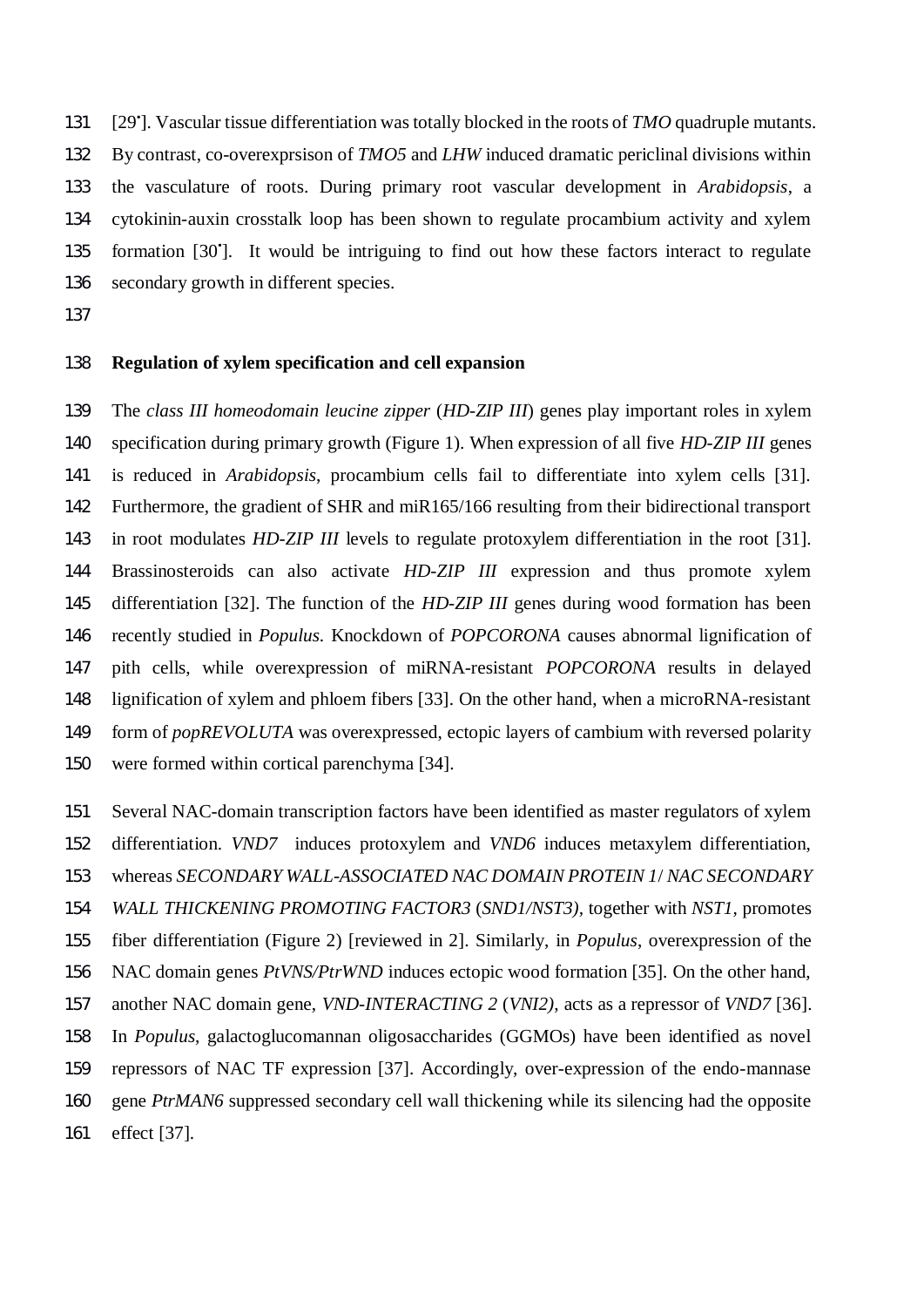Although TDIF promotes cambial cell proliferation, it inhibits vessel differentiation in leaves and hypocotyls [14, 38]. Another group-A CLE peptide, CLE10, suppresses protoxylem vessel formation in roots by activating cytokinin-mediated pathway [39].

 Unlike auxin, which is found in the cambium, gibberellic acid (GA) is observed in the differentiating xylem cells of tree stems [40]. When GA levels are increased by overexpressing GA-20 oxidase in *Populus*, an increase in both the number and length of xylem fibres is observed, indicating that GA promotes both cell division and xylem elongation (Figure 1) [41]. Recent analyses in *Arabidopsis* have revealed that xylem expansion in the hypocotyl is

promoted by flowering-related GA transport [42].

# **Transcriptional regulation on secondary cell wall (SCW) biosynthesis and programmed cell death (PCD)**

 The NAC master regulators (VND6, VND7, NST1 and SND1/NST3) switch on the xylem differentiation program largely by inducing the expression of two MYB TFs, *MYB46* and *MYB83* (Figure 2) [43,44]. The *MYB46/83* node activates the expression of a plethora of other TFs and enzymes which are directly active in SCW biosynthesis (Figure 2) [43,44,45]. The induced TFs either promote biosynthesis of cellulose, hemicellulose, xylan and lignin, or alternatively act as negative feedback regulators of this process. In general, the xylem differentiation program functions through a robust multilevel feed-forward loop, with the *NAC*s and the *MYB*s acting as master switches which directly induce many of the same genes (Figure 2). This two-level master switch system of xylem cell differentiation appears to be evolutionarily conserved between woody and herbaceous species. Orthologs of the *Arabidopsis NAC* and *MYB* genes have been identified, and in some cases functionally verified, in several tree species, among them *Populus* (Figure 2), Eucalyptus and pine [46, 47].

 The xylem cell-type specific pattern of SCW deposition is determined by cortical microtubules (MT) that direct the movement of cellulose synthase complexes [48]. Excitingly, several novel regulators of MT network patterning have been recently identified. Overexpression of two MT- ASSOCIATED PROTEIN 70 (MAP70) proteins promotes spiral cell wall patterning, whereas their silencing induces production of pitted walls [49]. By contrast, the MT-depolymerising protein MIDD1 promotes MT depolymerization at the forming pit regions; knock-down of MIDD1 produces pit-free walls [50]. Localization of MIDD1 at the plasma membrane takes place through ROP (Rho of plant) GTPase regulation, where local activation of ROP11 recruits 193 MIDD1 at the forming pit [51'].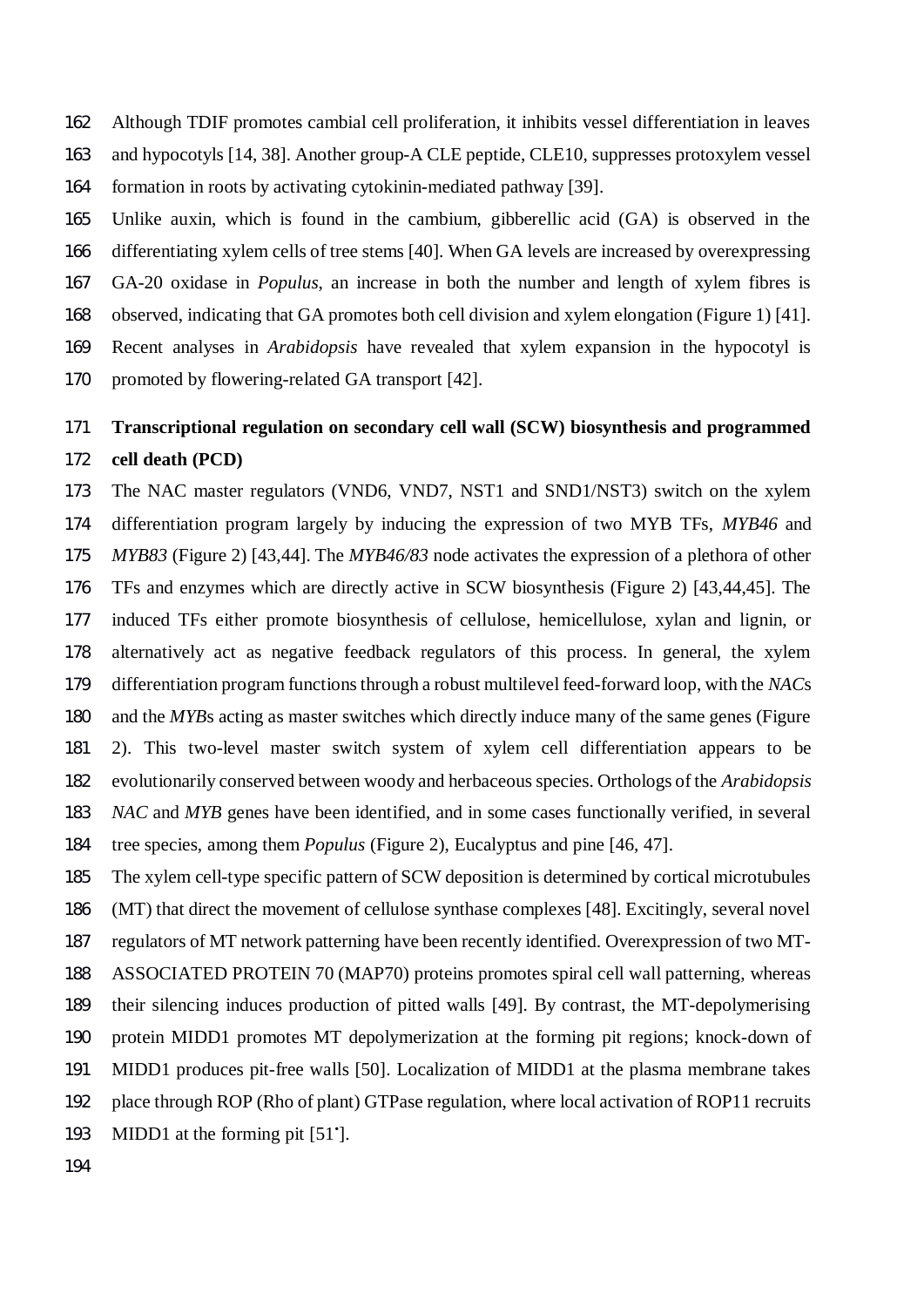PCD represents the final stage of xylem differentiation. TEs undergo PCD via a fast autolysis mechanism that involves vacuolar collapse by tonoplast rupture, releasing digestive enzymes (nucleases and proteases) which degrade cell components [52]. Fibers undergo PCD through a slower pathway that requires DNA degradation and cellular dismantling before the vacuolar collapse [52]. In *Populus,* the 20S proteasome (20SP) was shown to be responsible for the caspase-3-like activity in secondary xylem development; inhibition of 20SP impairs PCD of TEs in poplar and *Arabidopsis* [53]. *VND6* induces the expression of the cysteine proteases XCP1 (XYLEM CYSTEINE PROTEASE 1) and XCP2 [54] which participate in autolysis during tracheary element PCD [55]. Cysteine protease METACASPASE 9 (AtMC9) has recently been shown to be important for efficient progression of autolysis during *Arabidopsis* vessel PCD [56]. The timing of PCD is regulated by the polyamine thermospermine, which is synthesised by ACUALIS5 (ACL5). Recent studies reveal that its ectopic overexpression in *Populus* delays xylem maturation [57].

 Lignin is the last compound to be added to the SCW of xylem cells. Monolignols are stored within the vacuole and released during PCD to polymerize into the cell wall [58]. Lignification 210 of TEs appears to be partly non-cell autonomous and continues even after the PCD [49<sup>\*</sup>, 58]. Recently, miRNA control of lignification has been identified in *Populus; Ptr-miR397a* 212 participates in post-transcriptional regulation of laccase genes [59<sup>\*</sup>].

 The recently published bamboo and palm genome sequences enable us to identify regulators of xylem formation also in "woody" monocot species. Although their vascular bundles consist of only primary xylem and phloem tissues, it is possible that the regulatory network of SCW formation is evolutionary conserved. The bamboo genome contains high copy numbers of genes that affect cell wall composition and structure, such as cellulose and lignin biosynthetic enzymes, similar as in *Populus* genome [8].

## **Conclusions and future Perspectives**

 The characterization of the TDIF/CLE41/CLE44-TDR/PXY-WOX4 signalling peptide- receptor-target module has greatly advanced our understanding of vascular regulation. However, as discussed above, cambium identity is not affected in the *wox4* mutant. Thus, the identification of upstream/downstream factors or novel regulators that are required for cambium identity will further reveal the mechanism of wood formation. Furthermore, investigation of these gene families in various plant species, including monocots and non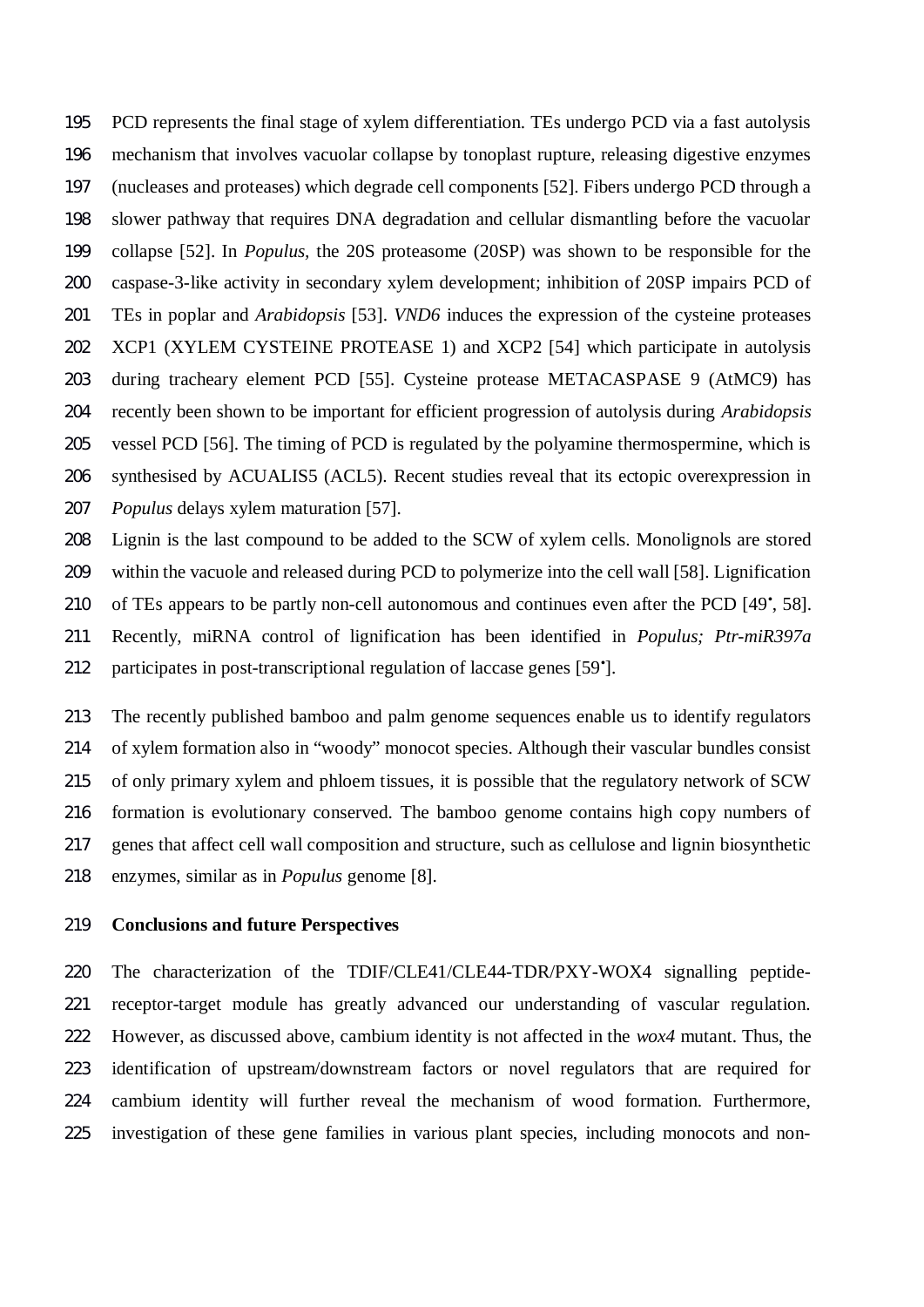vascular plants, can help us to understand the evolution of cambial development and diversity of wood formation.

 It has also been demonstrated that there is no secondary growth in *ipt1,3,5,7* mutants; therefore, looking for new genes that act downstream of the cytokinin pathway may lead to the identification of master regulators for secondary growth. It is likely that wood formation is regulated by a gene regulatory network (GRN) consisting of various TFs. Previously, tissue- specific GRNs in the *Arabidopsis* stele have been mapped via systematic yeast one-hybrid and two-hybrid screens to discover protein–protein interactions between the selected TFs [60]. Also, recent comparative transcriptome analysis has able to identify several fundamental biological processes needed for vascular formation in Arabidopsis [61]. In this *in silico* investigation, 107 conserved vascular gene groups were identified and these gene groups may form a complex co-expression network with multiple functional connections. By combining genome-wide technology, *in silico* analysis and genetic manipulation, a vital GRN that regulates wood formation may be identified in the near future. Through comparative genetic analysis, this approach can be expanded to angiosperm and gymnosperm tree species, where we can identify GRNs specific for hardwood and softwood formation. This knowledge will provide a valuable resource for wood properties related tree breeding.

## **Acknowledgements**

We thank Sedeer El-Showk for critical reading of the manuscript.

**Figure Legends**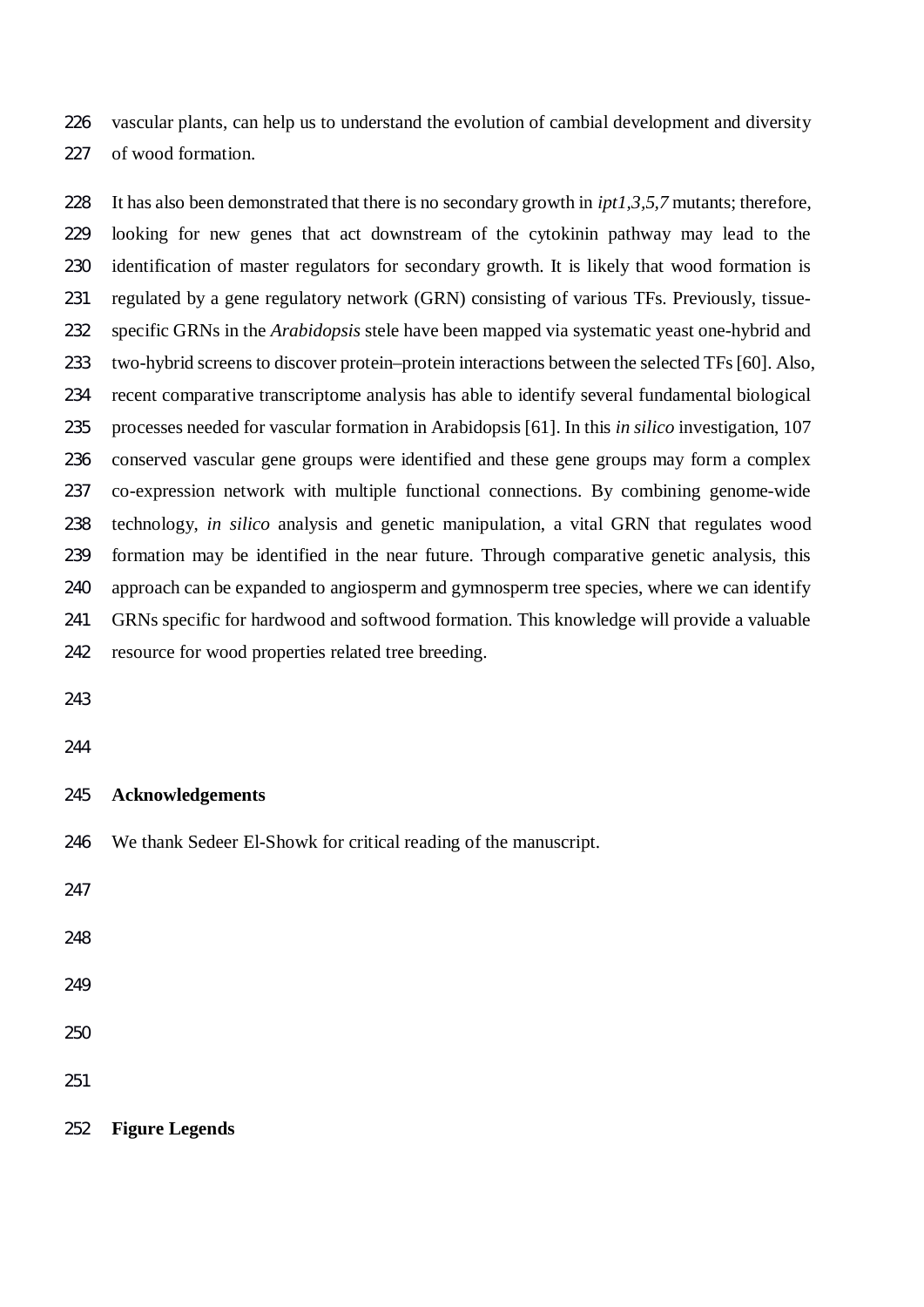**Figure 1. Illustration of transcriptional and hormonal regulation of wood formation.** Cross sections of *Populus* stems are shown; secondary vascular tissues including phloem, cambium and xylem (wood) are displayed on the section. Different developmental stages of wood formation can be observed in the cross section. The functions of various transcriptional regulators and hormones (circled) in regulating cambium activity and xylem differentiation are presented, cross-talk among these regulators is also revealed. The source of the evidence is indicated using different font colors. Green: evidence obtained from *Arabidopsis*; Orange: evidence obtained from *Populus*; Blue: evidence obtained from both *Arabidopsis* and *Populus*. CK: cytokinin, GA: Gibberellin, BR: Brassinosteroid.

 **Figure 2.** A **transcriptional regulatory network controlling secondary cell wall biosynthesis in** *Arabidopsis* **and** *Populus***.** *Arabidopsis* genes are presented in green and their *Populus* orthologs in orange. The NAC genes (blue boxes) function as first-level master switches; they induce expression of the second-level master switches, *MYB46* and *MYB83* (red box), which in turn activates a plethora of downstream TFs (yellow boxes), as well as many genes directly involved in secondary wall biosynthesis. The MYB target TFs promote the biosynthesis of lignin, cellulose, hemicellulose and xylan biosynthesis. A multilevel feed- forward loop structure is integrated in the transcriptional network: both NAC and MYB master switches directly induce expression of many of the same genes (dashed arrows).

# **References and recommended reading**

 Papers of particular interest, published within the annual period of review, have been highlighted as:

- **•** of special interest
- **••** of outstanding interest
- 1. Brady SM, Orlando DA, Lee J-Y,Wang JY, Koch J, Dinneny JR, Mace D, Ohler U, Benfey PN: **A high-resolution root spatiotemporal map reveals dominant expression patterns.** *Science* 2007, **318:**801–806.
- 2. Zhang J, Elo A, Helariutta Y: **Arabidopsis as a model for wood formation.** *Curr Opin Biotechnol* 2011, **22:**293-299.
- 3. Schrader J, Nilsson J, Mellerowicz E, Berglund A, Nilsson P, Hertzberg M, Sandberg G: **A high-resolution transcript profile across the wood-forming meristem of poplar**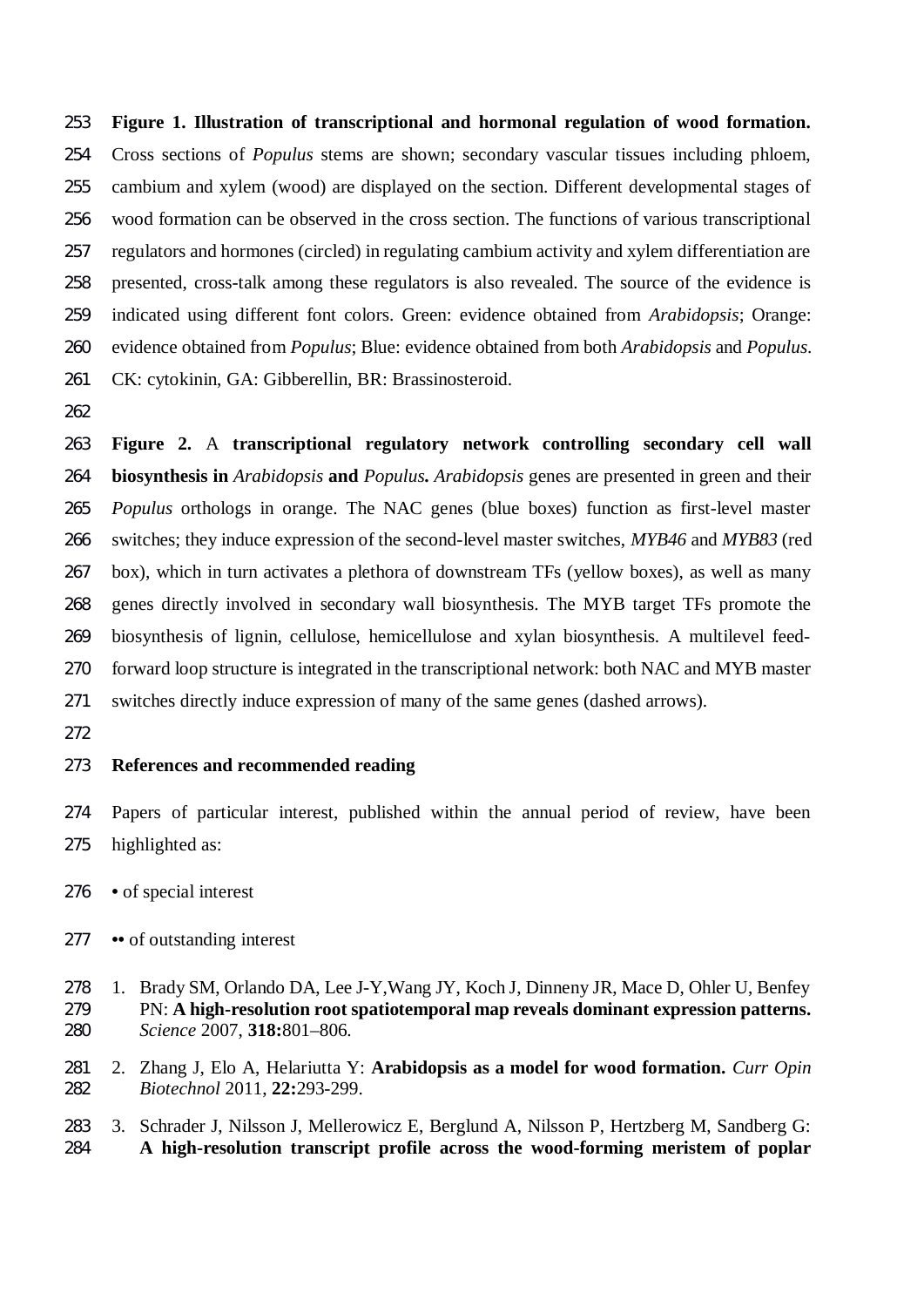- **identifies potential regulators of cambial stem cell identity.** *Plant Cell* 2004, **16:**2278- 2292.
- 4. Gorzsás A, Stenlund H, Persson P, Trygg J, Sundberg B: **Cell-specific chemotyping and multivariate imaging by combined FT-IR microspectroscopy and orthogonal projections to latent structures (OPLS) analysis reveals the chemical landscape of secondary xylem.** *Plant J* 2011, **66:** 903–914.
- 5. Grattapaglia D, Vaillancourt RE, Shepherd M, Thumma BR, Foley W, Külheim C, Potts BM, Myburg AA: **Progress in Myrtaceae genetics and genomics: Eucalyptus as the pivotal genus.** *Tree Genetics & Genomes* 2012, **8:**463–508.
- 6. •• Nystedt B, Street NR, Wetterbom A, Zuccolo A, Lin YC, Scofield DG, Vezzi F, Delhomme N, Giacomello S, Alexeyenko A et al: **The Norway spruce genome sequence and conifer genome evolution.** *Nature* 2013, **497:**579-584.
- The authors assembled a draft of the 20 Gb genome of the Norway spruce. This is the first released genome of gymnosperm tree. They also generated low-coverage draft genome assemblies of five other gymnosperms to gain insights into genome evolution. The genome also yielded some important insights into gymnosperm biology including the lack of FT genes and fewer VND genes.
- 7. •• Birol I, Raymond A, Jackman SD, Pleasance S, Coope R, Taylor GA, Yuen MM, Keeling CI, Brand D, Vandervalk BP et al: **Assembling the 20 Gb white spruce (Picea glauca) genome from whole-genome shotgun sequencing data.** *Bioinformatics* 2013, **29:**1492- 1497.
- Birol *et al*. combined recent improvements in sequence read length with a novel bioinformatics tool to assemble the large genome of the white spruce.
- 8. Peng Z, Lu Y, Li L, Zhao Q, Feng Q, Gao Z, Lu H, Hu T, Yao N, Liu K et al: **The draft genome of the fast-growing non-timber forest species moso bamboo (Phyllostachys heterocycla).** *Nat Genet* 2013, **45:**456-461.
- 9. Singh R, Ong-Abdullah M, Low ET, Manaf MA, Rosli R, Nookiah R, Ooi LC, Ooi SE, Chan KL, Halim MA et al: **Oil palm genome sequence reveals divergence of interfertile species in Old and New worlds.** *Nature* 2013, **500:**335-339.
- 10. Al-Mssallem IS, Hu S, Zhang X, Lin Q, Liu W, Tan J, Yu X, Liu J, Pan L, Zhang T et al: **Genome sequence of the date palm Phoenix dactylifera L.** *Nat Commun* 2013, **4:**2274.
- 11. •• Dardick C, Callahan A, Horn R, Ruiz KB, Zhebentyayeva T, Hollender C, Whitaker M, Abbott A, Scorza R: **PpeTAC1 promotes the horizontal growth of branches in peach trees and is a member of a functionally conserved gene family found in diverse plants species.** *Plant J* 2013, **75:**618-630.
- This is the first report of a positional cloning of a gene regulating a tree architecture trait. The authors show that PpeTAC1 controls branch angle in peach, and its semidominant mutation is behind the standard, upright and pillar forms of peach trees.
- 12. Uddenberg D, Reimegård J, Clapham D, Almqvist C, von Arnold S, Emanuelsson O, Sundström JF: **Early cone setting in Picea abies acrocona is associated with increased**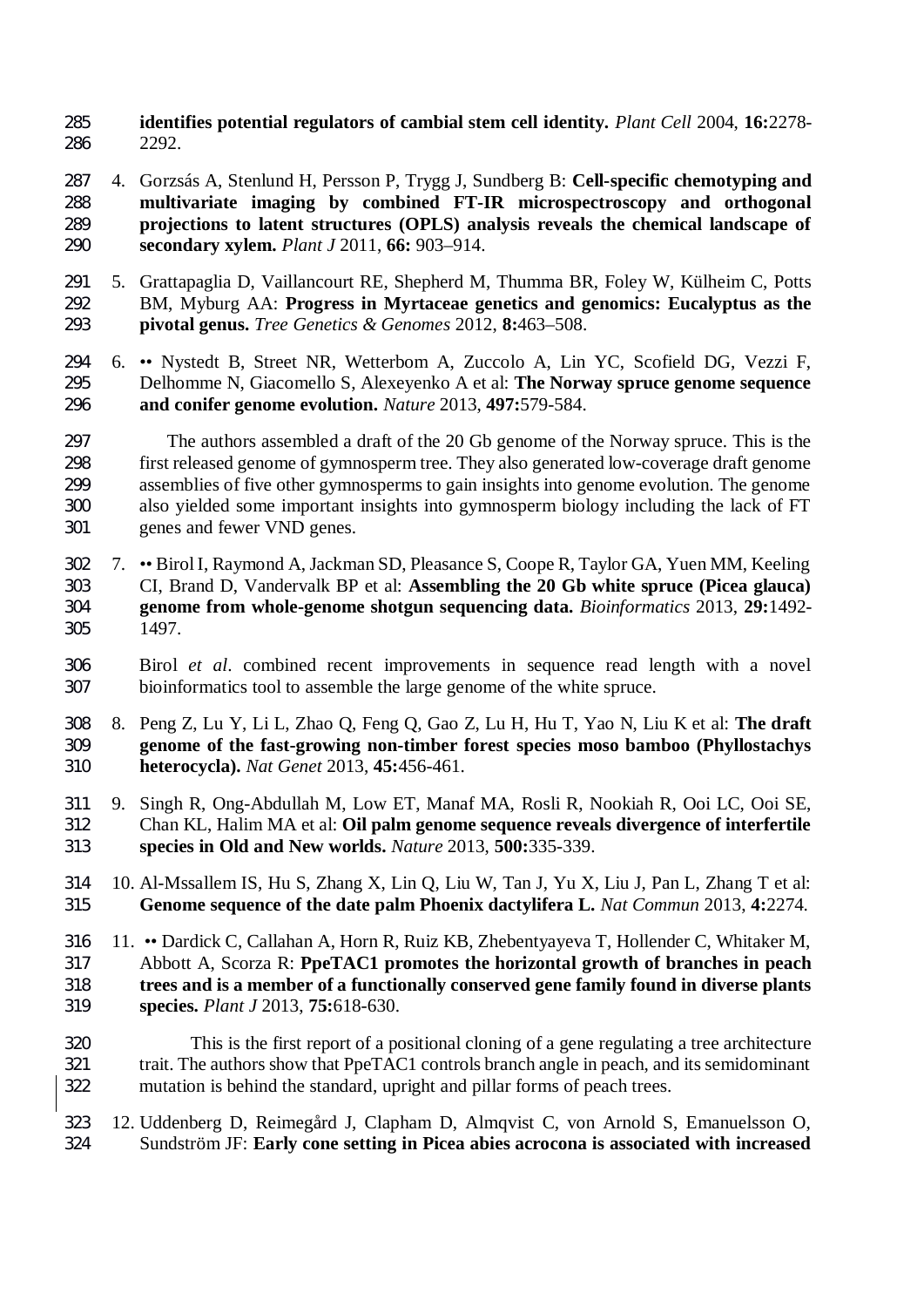**transcriptional activity of a MADS box transcription factor.** *Plant Physiol* 2013, **161:**813-823.

- 13. Wadenbäck J, von Arnold S, Egertsdotter U, Walter MH, Grima-Pettenati J, Goffner D, Gellerstedt G, Gullion T, Clapham D: **Lignin biosynthesis in transgenic Norway spruce plants harboring an antisense construct for cinnamoyl CoA reductase (CCR).** *Transgenic Res.* 2008, **17:**379-392.
- 
- 14. Hirakawa Y, Kondo Y, Fukuda H: **TDIF peptide signaling regulates vascular stem cell proliferation via the WOX4 homeobox gene in Arabidopsis.** *Plant Cell* 2010, **22**:2618- 2629.
- 15. Etchells JP,Turner SR: **The PXY-CLE41 receptor ligand pair defines a multifunctional pathway that controls the rate and orientation of vascular cell division.** *Development* 2010, **137**:767-774.
- 16. Suer S, Agusti J, Sanchez P, Schwarz M, Greb T: **WOX4 imparts auxin responsiveness to cambium cells in Arabidopsis.** *Plant Cell* 2011, **23:**3247-3259.
- 17. Etchells JP, Provost CM, Mishra L, Turner SR: **WOX4 and WOX14 act downstream of the PXY receptor kinase to regulate plant vascular proliferation independently of any role in vascular organisation.** *Development* 2013, **140:**2224-2234.
- 18. Uchida N, Tasaka M: **Regulation of plant vascular stem cells by endodermis-derived EPFL-family peptide hormones and phloem-expressed ERECTA-family receptor kinases.** *J Exp Bot* 2013, Epub ahead of print
- 19. Agusti J, Lichtenberger R, Schwarz M, Nehlin L, Greb T: **Characterization of transcriptome remodeling during cambium formation identifies MOL1 and RUL1 as opposing regulators of secondary growth.** *PLoS Genet* 2011, **7:**e1001312
- 20. Du J, Mansfield SD, Groover AT: **The Populus homeobox gene ARBORKNOX2 regulates cell differentiation during secondary growth.** *Plant J* 2009, **60**:1000-1014.
- 21. Mele G, Ori N, Sato Y, Hake S: **The knotted1-like homeobox gene BREVIPEDICELLUS regulates cell differentiation by modulating metabolic pathways.** *Genes Dev* 2003, **17**:2088–2093.
- 22. Nilsson J, Karlberg A, Antti H, Lopez-Vernaza M, Mellerowicz E, Perrot-Rechenmann C, Sandberg G, Bhalerao RP: **Dissecting the molecular basis of the regulation of wood formation by auxin in hybrid aspen.** *Plant Cell* 2008, **20:**843–855.
- 23. Matsumoto-Kitano M, Kusumoto T, Tarkowski P, Kinoshita-Tsujimura K, Václavíková K, Miyawaki K, Kakimoto T: **Cytokinins are central regulators of cambial activity.** *Proc Natl Acad Sci U S A* 2008, **105**:20027-20031.
- 
- 24. Nieminen K, Immanen J, Laxell M, Kauppinen L, Tarkowski P, Dolezal K, Tä htiharju S, Elo A, Decourteix M, Ljung K et al.: **Cytokinin signaling regulates cambial development in poplar.** *Proc Natl Acad Sci U S A* 2008, **105**:20032-20037.
- 25. Hejátko J, Ryu H, Kim GT, Dobesová R, Choi S, Choi SM, Soucek P, Horák J, Pekárová B, Palme K, Brzobohaty B, Hwang I: **The histidine kinases CYTOKININ-**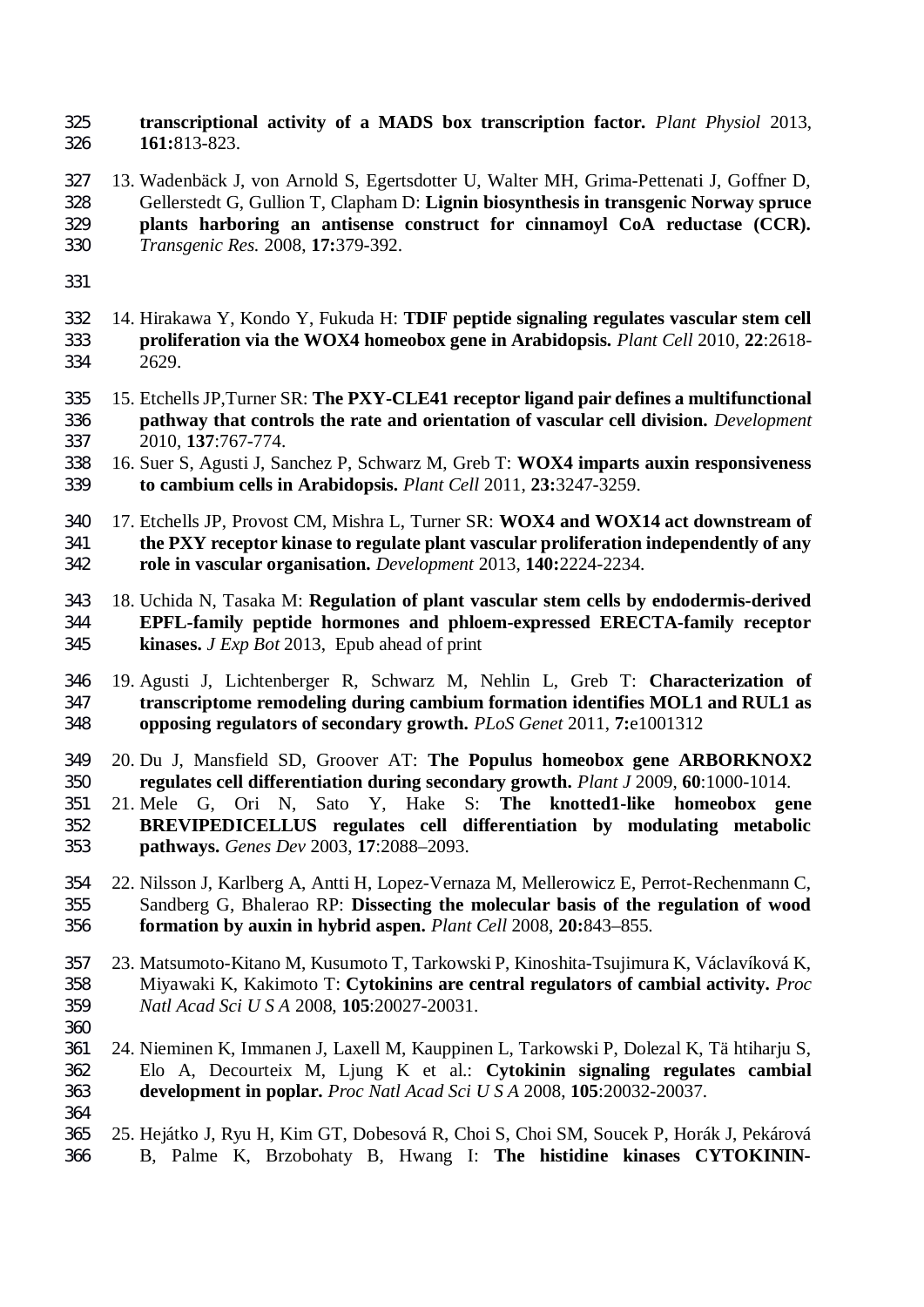**INDEPENDENT1 and ARABIDOPSIS HISTIDINE KINASE2 and 3 regulate vascular tissue development in Arabidopsis shoots.** *Plant Cell* 2009, **21**:2008-2021.

- 
- 26. Love J, Björklund S, Vahala J, Hertzberg M, Kangasjärvi J, Sundberg B: **Ethylene is an endogenous stimulator of cell division in the cambial meristem of Populus.** *Proc Natl Acad Sci U S A* 2009, **106:**5984–5989.
- 
- 27. Etchells JP, Provost CM, Turner SR: **Plant vascular cell division is maintained by an interaction between PXY and ethylene signalling.** *PLoS Genet* 2012, **8:**e1002997.
- 28. Vahala J, Felten J, Love J, Gorzsás A, Gerber L, Lamminmäki A, Kangasjärvi J, Sundberg B: **A genome-wide screen for ethylene-induced Ethylene Response Factors (ERFs) in hybrid aspen stem identifies ERF genes that modify stem growth and wood properties.** *New Phytol* 2013, Epub ahead of print.
- After showing ethylene induces secondary growth and tension wood in Populus, the same groups were able to identify a few downstream genes of the ethylene pathway in regulating wood formation.
- 29. De Rybel B, Möller B, Yoshida S, Grabowicz I, Barbier de Reuille P, Boeren S, Smith RS, Borst JW, Weijers D: **A bHLH complex controls embryonic vascular tissue establishment and indeterminate growth in Arabidopsis.** *Dev Cell* 2013, **24:**426-437.
- This paper demonstrated the function of bHLH complex (TMO and LHW and their homologs) during early vascular development. In TMO quadruple mutants, vascular tissue differentiation was totally blocked in the root. On the contrary, co-overexpression of TMO5 and LHWs induce dramatic periclinal divisions within the vasculature in roots and this effect of joint overexpression is largely greater than the added effects of individual overexpression, supporting the notion that TMO5 and LHW function more efficiently as a dimer to regulate vascular tissue initiation.
- 30. Bishopp A, Help H, El-Showk S, Weijers D, Scheres B, Friml J, Benková E, Mähönen AP, Helariutta Y: **A mutually inhibitory interaction between auxin and cytokinin specifies vascular pattern in roots.** *Curr Biol* 2011, **21:** 917-926.
- This work illustrated a mutually inhibitory feedback loop between auxin transport and cytokinin signalling that sets distinct boundaries of hormonal output, to regulate the vascular pattern in roots.
- 31. Carlsbecker A, Lee J-Y, Roberts CJ, Dettmer J, Lehesranta S, Zhou J, Lindgren O, Moreno-Risueno MA, Vatén A, Thitamadee S et al.: **Cell signalling by microRNA165/6 directs gene dose-dependent root cell fate.** Nature 2010, 465:316–321.
- 32. Ohashi-Ito K, Fukuda H: **HD-Zip III homeobox genes that include a novel member, ZeHB-13 (Zinnia)/ATHB-15 (Arabidopsis), are involved in procambium and xylem cell differentiation.** *Plant Cell Physiol* 2003, **44:** 1350–1358.
- 
- 33. Du J, Miura E, Robischon M, Martinez C, Groover A: **The Populus Class III HD ZIP transcription factor POPCORONA affects cell differentiation during secondary growth of woody stems.** *PLoS One* 2011, **6:**e17458.
-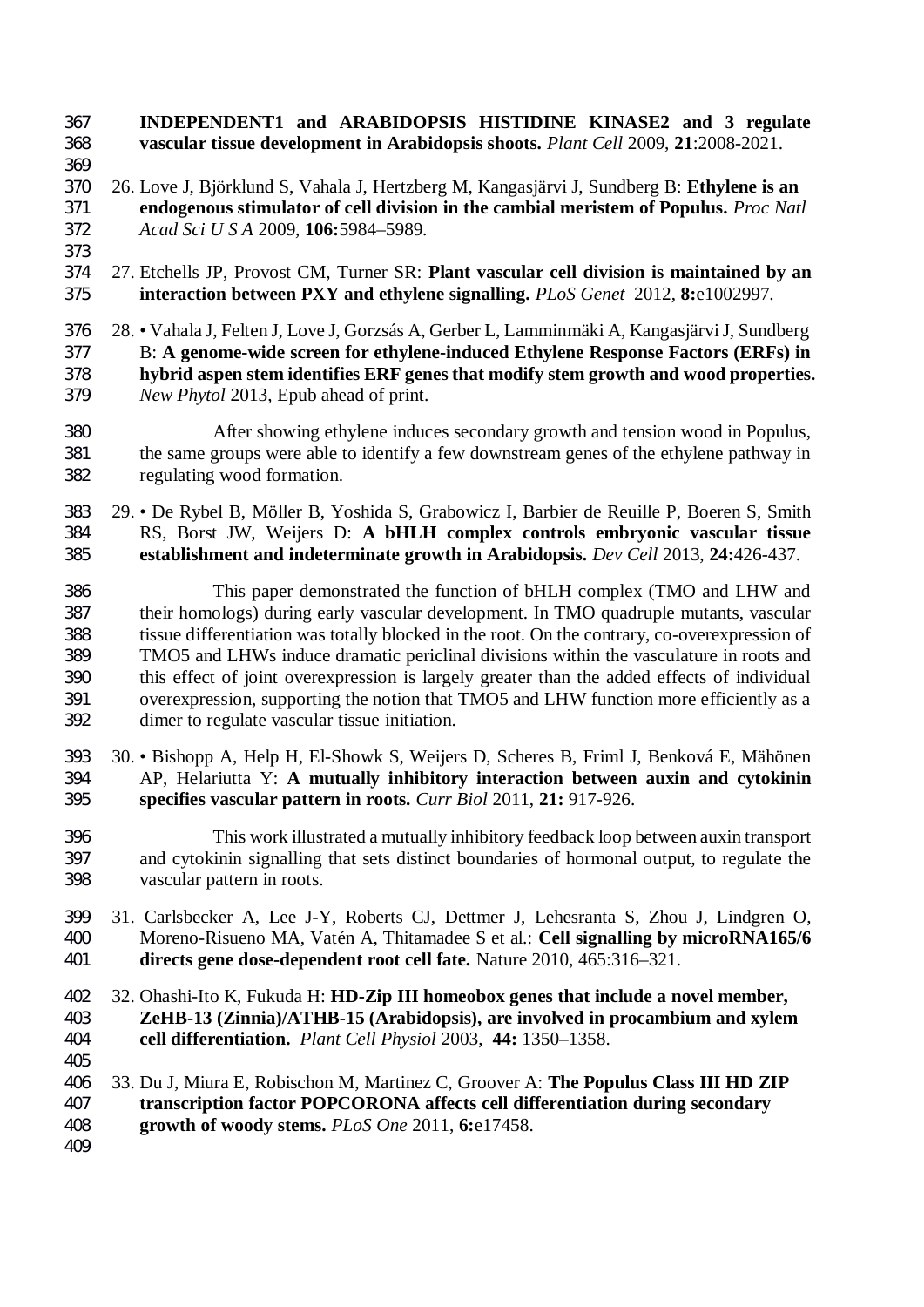| 410<br>411<br>412<br>413 | 34. Robischon M, Du J, Miura E, Groover A: The Populus Class III HD ZIP,<br>popREVOLUTA, influences cambium initiation and patterning of woody stems.<br>Plant Physiol 2011, 155: 1214-1225.                                                        |
|--------------------------|-----------------------------------------------------------------------------------------------------------------------------------------------------------------------------------------------------------------------------------------------------|
| 414<br>415<br>416        | 35. Ohtani M, Nishikubo N, Xu B, Yamaguchi M, Mitsuda N, Goué N, Shi F, Ohme-Takagi<br>M, Demura T: A NAC domain protein family contributing to the regulation of wood<br>formation in poplar. Plant J 2011, 67:499-512.                            |
| 417<br>418<br>419        | 36. Yamaguchi M, Ohtani M, Mitsuda N, Kubo M, Ohme-Takagi M, Fukuda H, Demura T:<br>VND-INTERACTING2, a NAC domain transcription factor, negatively regulates<br>xylem vessel formation in Arabidopsis. Plant Cell 2010, 22:1249-1263.              |
| 420<br>421<br>422        | 37. Zhao Y, Song D, Sun J, Li L: Populus endo-beta-mannanase PtrMAN6 plays a role in<br>coordinating cell wall remodeling with suppression of secondary wall thickening<br>through generation of oligosaccharide signals. Plant J 2013, 74:473-485. |
| 423<br>424<br>425<br>426 | 38. Ito Y, Nakanomyo I, Motose H, Iwamoto K, Sawa S, Dohmae N, Fukuda H: Dodeca-<br>CLE peptides as suppressors of plant stem cell differentiation. Science 2006, 313:<br>842-845.                                                                  |
| 427<br>428<br>429<br>430 | 39. Kondo Y, Hirakawa Y, Kieber JJ, Fukuda H: CLE peptides can negatively regulate<br>protoxylem vessel formation via cytokinin signaling. Plant Cell Physiol 2011, 52: 37-<br>48.                                                                  |
| 431<br>432<br>433<br>434 | 40. Israelsson M, Sundberg B, Moritz T: Tissue-specific localization of gibberellins and<br>expression of gibberellin-biosynthetic and signaling genes in wood-forming tissues in<br>aspen. Plant J 2005, 44: 494-504.                              |
| 435<br>436<br>437<br>438 | 41. Mauriat M, Moritz T: Analyses of GA20ox- and GID1-overexpressing aspen suggest<br>that gibberellins play two distinct roles in wood formation. Plant J 2009, 58:989-<br>1003.                                                                   |
| 439<br>440<br>441<br>442 | 42. Ragni L, Nieminen K, Pacheco-Villalobos D, Sibout R, Schwechheimer C, Hardtke CS:<br>Mobile gibberellin directly stimulates Arabidopsis hypocotyl xylem expansion. Plant<br>Cell 2011, 23: 1322-1336.                                           |
| 443<br>444<br>445<br>446 | 43. Zhong R, Richardson E A, Ye Z-H: The MYB46 transcription factor is a direct target<br>of SND1 and regulates secondary wall biosynthesis in Arabidopsis. Plant cell 2007,<br>19:2776-92.                                                         |
| 447<br>448<br>449<br>450 | 44. McCarthy RL, Zhong R, Ye Z-H: MYB83 is a direct target of SND1 and acts<br>redundantly with MYB46 in the regulation of secondary cell wall biosynthesis in<br>Arabidopsis. Plant Cell Physiol 2009, 50:1950-64.                                 |
| 451<br>452<br>453        | 45. Zhong R, Ye Z-H: MYB46 and MYB83 bind to the SMRE sites and directly activate<br>a suite of transcription factors and secondary wall biosynthetic genes. Plant Cell<br>Physiol 2012, 53:368-80.                                                 |
| 454<br>455<br>456        | 46. Zhong R, Lee C, Ye Z-H: Evolutionary conservation of the transcriptional network<br>regulating secondary cell wall biosynthesis. Trends in plant science 2010, 15:625-32.                                                                       |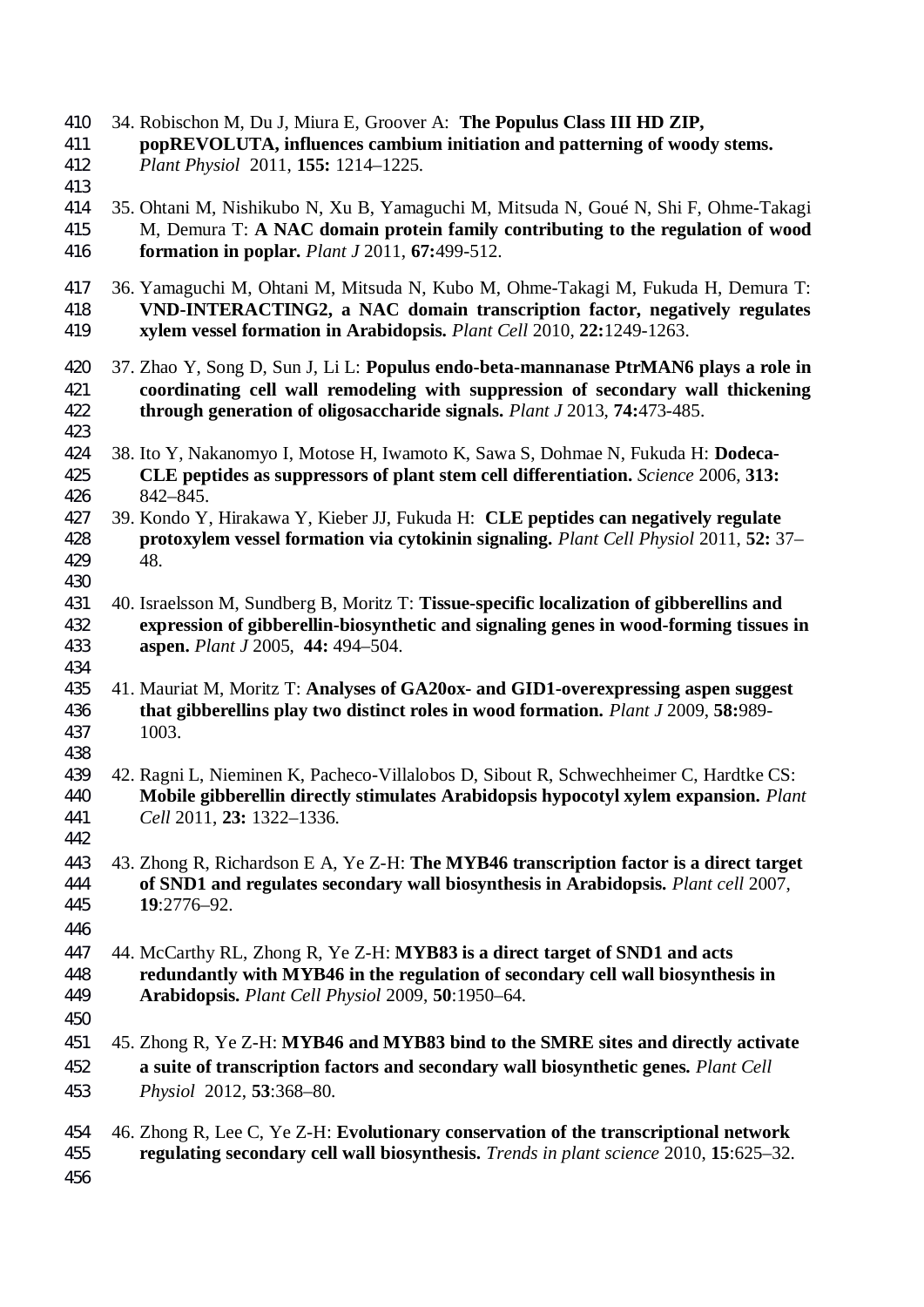47. Zhong R, McCarthy RL, Haghighat M, Ye Z-H: **The Poplar MYB Master Switches Bind to the SMRE Site and Activate the Secondary Wall Biosynthetic Program during Wood Formation.** *PloS one* 2013, **8**:e69219. 48. Paredez AR, Somerville CR, Ehrhardt DW: **Visualization of cellulose synthase demonstrates functional association with microtubules.** *Science* 2006, **312**:1491–5. 49. • Pesquet E, Korolev A V, Calder G, Lloyd CW: **The microtubule-associated protein AtMAP70-5 regulates secondary wall patterning in Arabidopsis wood cells.** *Curr Biol* 2010, **20**:744–9. This paper reports that MT-ASSOCIATED PROTEIN AtMAP70-5 and its binding partner AtMAP70-1 are localized at the borders of microtubule bundles directing the deposition of secondary cell wall thickenings. These proteins also form C-shaped ''spacers'' between adjacent bundles. They regulate the spacing and patterning of cell wall thickenings; their overexpression increases the space between thickenings, and their silencing reduces it, resulting in a pitted pattern. 50. • Oda Y, Iida Y, Kondo Y, Fukuda H: **Wood cell-wall structure requires local 2D- microtubule disassembly by a novel plasma membrane-anchored protein.** *Current biology* 2010, **20**:1197–202. The authors show that a novel protein, microtubule depletion domain 1 (MIDD1) is anchored at plasma membrane at prospective secondary cell wall pit sites. MIDD1 promotes microtubule disassembly, and thus prevents microtubule-directed cell wall deposition at the forming pit area. 51. • Oda Y, Fukuda H: **Initiation of cell wall pattern by a Rho- and microtubule-driven symmetry breaking.** *Science* 2012, **337**:1333–6. This paper describes a novel regulation mechanism for the secondary cell wall patterning of xylem cells. The authors identified ROP11 (Rho of plant) as a factor that in its active form recruits MIDD1 at the plasma membrane, where it it promotes MT depolymerization and subsequent pit formation. 52. Courtois-Moreau CL, Pesquet E, Sjödin A, Muñiz L, Bollhöner B, Kaneda M, Samuels L, Jansson S, Tuominen H: **A unique program for cell death in xylem fibers of Populus stem.** *Plant J* 2009, **58**:260–74. 53. Han J-J, Lin W, Oda Y, Cui K-M, Fukuda H, He X-Q: **The proteasome is responsible for caspase-3-like activity during xylem development.** *Plant J* 2012, **72**:129–41. 54. Ohashi-Ito K, Oda Y, Fukuda H: **Arabidopsis VASCULAR-RELATED NAC- DOMAIN6 directly regulates the genes that govern programmed cell death and secondary wall formation during xylem differentiation.** *Plant cell* 2010, **22**:3461–73. 55. Avci U, Petzold HE, Ismail IO, Beers EP, Haigler CH: **Cysteine proteases XCP1 and XCP2 aid micro-autolysis within the intact central vacuole during xylogenesis in Arabidopsis roots.** *Plant J* 2008, **56**:303–15.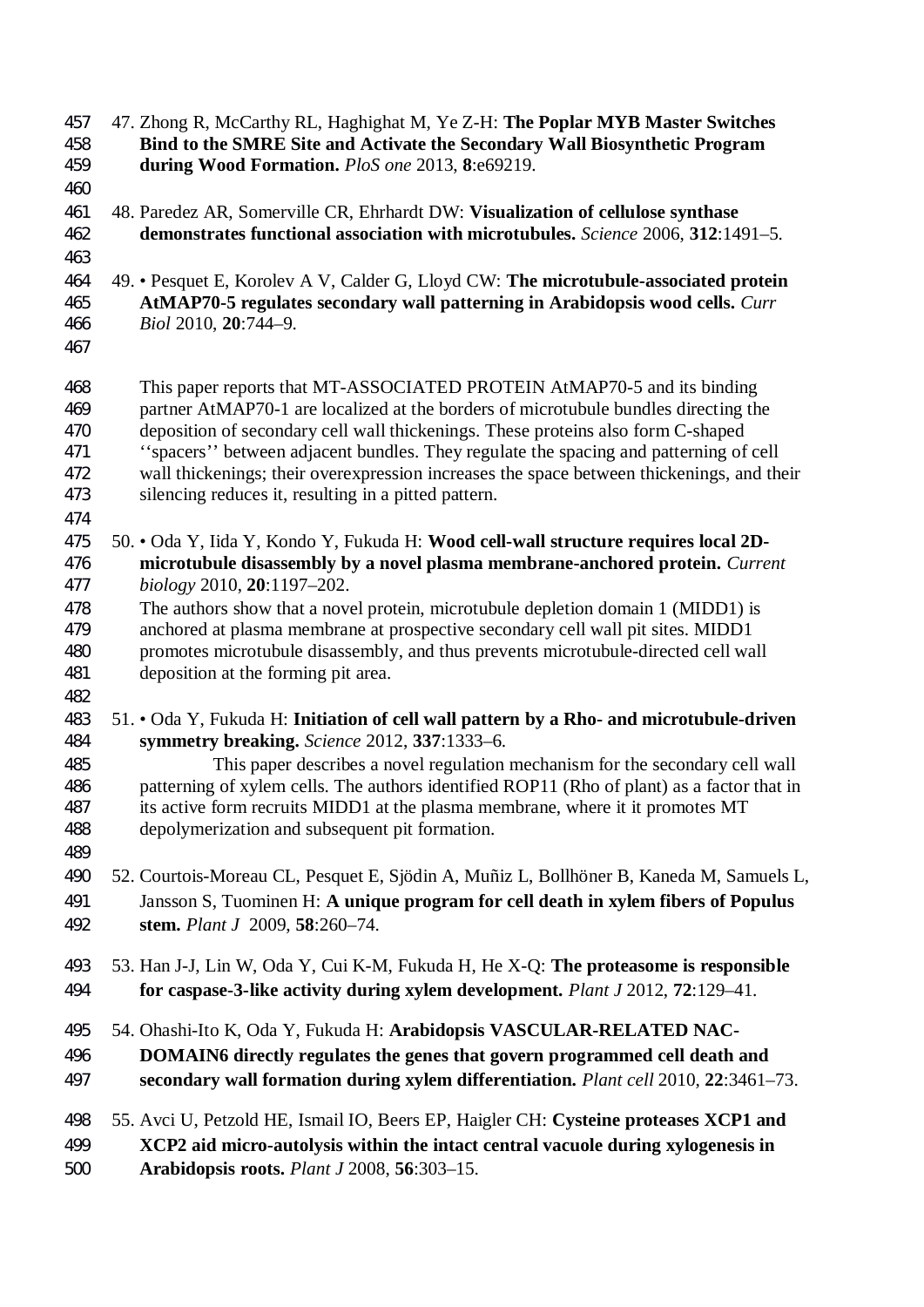- 56. Bollhöner B, Zhang B, Stael S, Denancé N, Overmyer K, Goffner D, Van Breusegem F, Tuominen H: **Post mortem function of AtMC9 in xylem vessel elements.** *New Phytol* 2013, Epub ahead of print.
- 57. Milhinhos A, Prestele J, Bollhöner B, Matos A, Vera-Sirera F, Rambla JL, Ljung K, Carbonell J, Blázquez M A, Tuominen H, et al.: **Thermospermine levels are controlled by an auxin-dependent feedback loop mechanism in Populus xylem.** *Plant J* 2013, **75**:685–98.
- 58. Pesquet E, Zhang B, Gorzsás A, Puhakainen T, Serk H, Escamez S, Barbier O, Gerber L, Courtois-Moreau C, Alatalo E, et al.: **Non-cell-autonomous postmortem lignification of tracheary elements in Zinnia elegans.** *The Plant cell* 2013, **25**:1314–28.
- 59. **•**Lu S, Li Q, Wei H, Chang M-J, Tunlaya-Anukit S, Kim H, Liu J, Song J, Sun Y-H, Yuan L et al.: **Ptr-miR397a is a negative regulator of laccase genes affecting lignin content in Populus trichocarpa.** *Proc Natl Acad Sci U S A* 2013, **110:** 10848–10853.
- The authors provided the first evidence of miRNA mediated regulation of lignin biosynthesis and suggested Ptr-miR397a as a master regulator for lignin polymerization through direct targeting of laccases genes.
- 60. Brady SM, Zhang L, Megraw M, Martinez NJ, Jiang E, Yi CS, Liu W, Zeng A, Taylor- Teeples M, Kim D et al: **A stele-enriched gene regulatory network in the Arabidopsis root.** *Molecular Systems Biology* 2011, **7:**459.
- 61. Xu P, Kong Y, Li X, Li L: **Identification of molecular processes needed for vascular formation through transcriptome analysis of different vascular systems.** *BMC Genomics* 2013, **14:**217.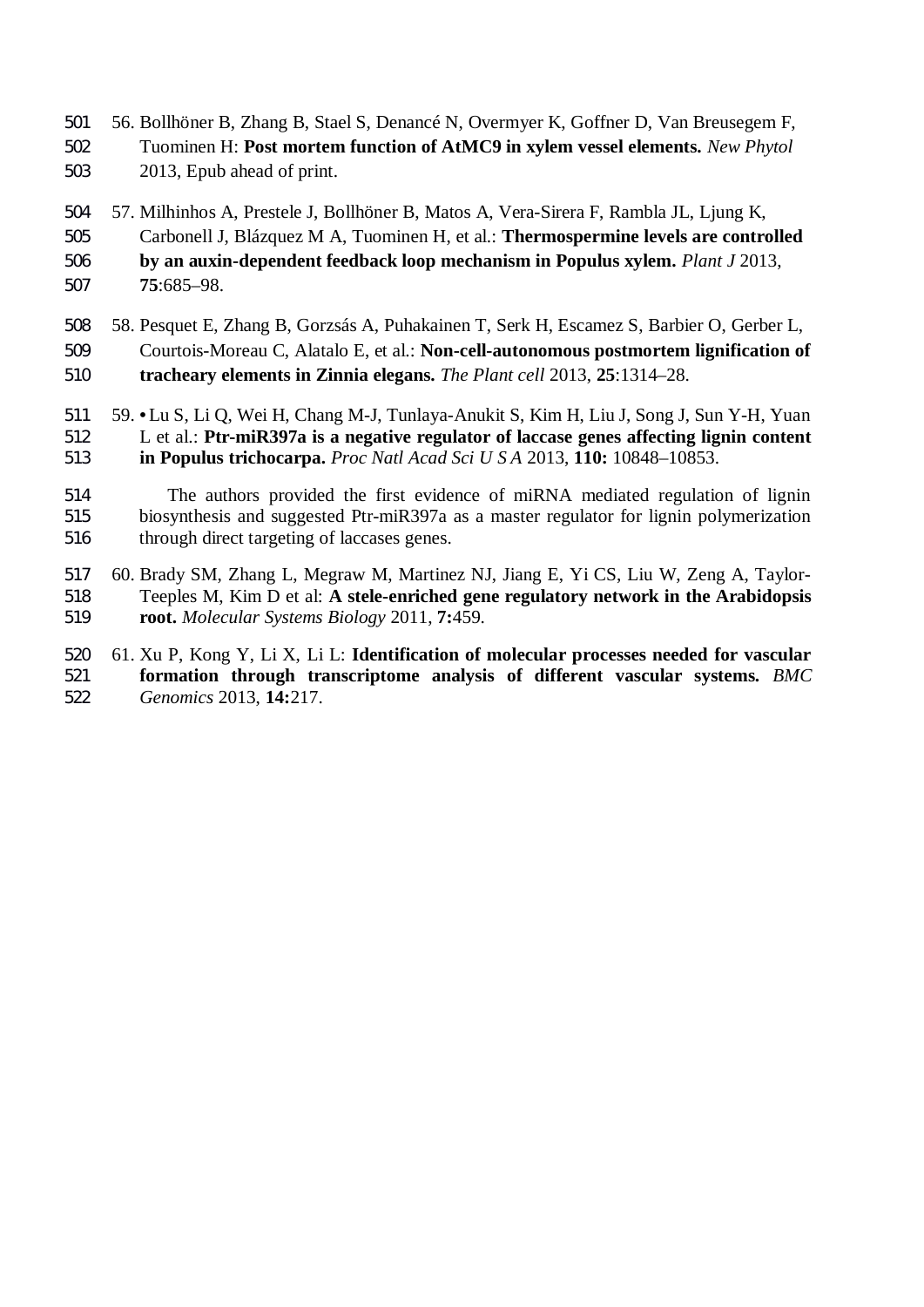

Figure 1. Illustration of transcriptional and hormonal regulation on wood formation.